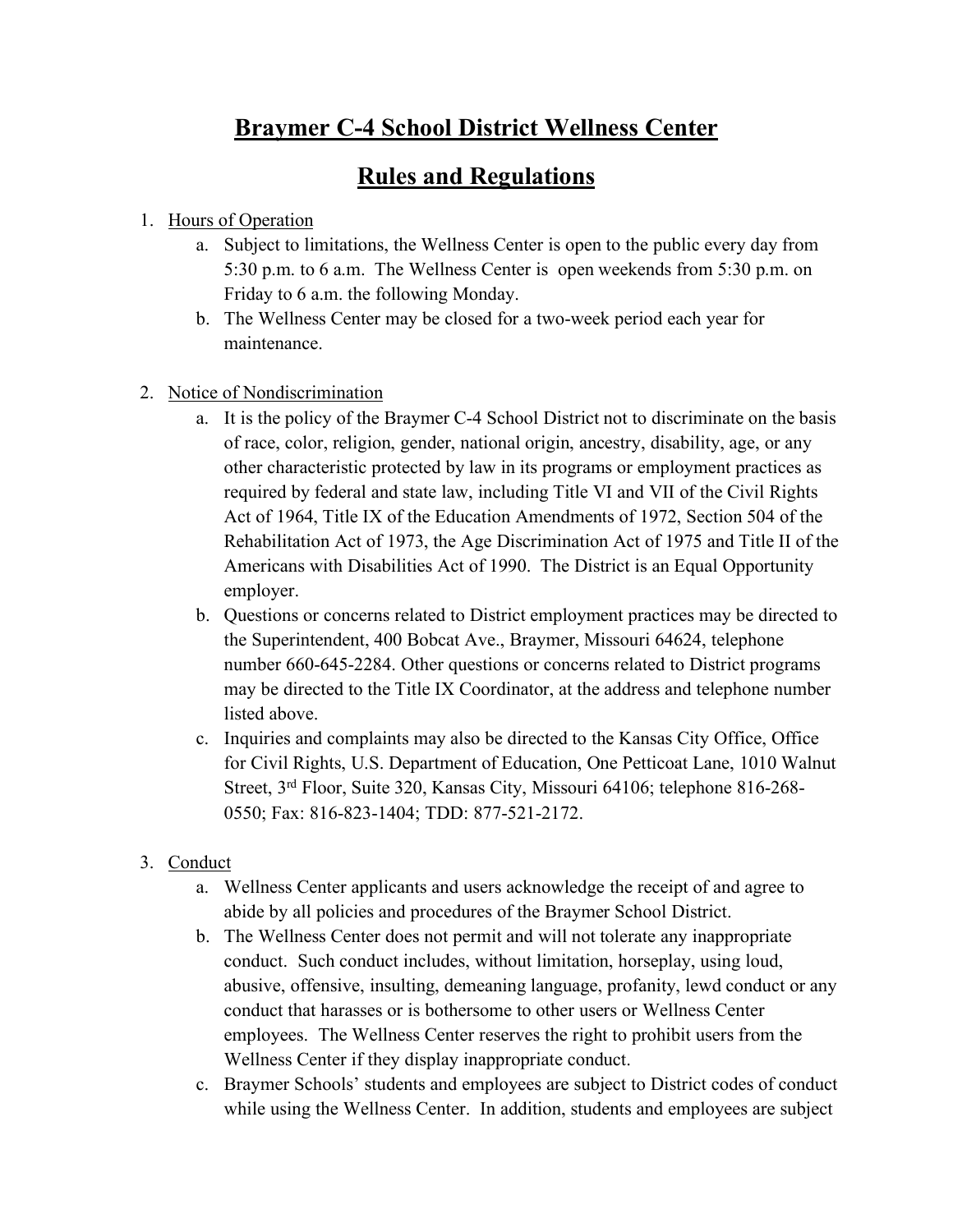to all disciplinary measures applicable to District sponsored-events. The District may suspend access or terminate the membership of Wellness Center users and applicants that fail to act in accordance with these rules.

- 4. Personal Property
	- a. The Braymer C-4 School District is not responsible for personal property lost, damaged or stolen while using District facilities.
- 5. Eligible Users
	- a. Students attending Braymer C-4 School District while participating in school activities at the Wellness Center.
	- b. Braymer C-4 School District staff, their spouse and their children under 18 years of age.
	- c. Individuals who reside within the boundaries of Braymer C-4 School District.
- 6. Criminal History
	- a. The Braymer C-4 School District will deny Wellness Center membership to any individual accused or convicted of any crime involving sexual abuse or is or has been a registered sex offender.
	- b. The District reserves the right to check its membership records for individuals with criminal history. It is the duty and responsibility of Wellness Center applicants and members to communicate criminal charges and convictions to the District within 48 hours of the occurrence. The District reserves authority to permanently suspend membership to those who fail to do so.
- 7. Dress Policy
	- a. Proper workout attire and clean footwear are required.
	- b. Street clothes/shoes and blue jeans are prohibited while using Wellness Center equipment or facilities. These items can cause damage to the upholstery on the equipment.
- 8. Fees
	- a. There are no monthly fees or enrollment fees for the use of the Wellness Center.
	- b. District resident families will receive one access card free of charge. The District assesses a \$5.00 fee for each additional card requested, including replacement cards.
- 9. Prohibited Items and Activities
	- a. Alcohol, tobacco products, e-cigarettes, and illegal drugs (including anabolic steroids).